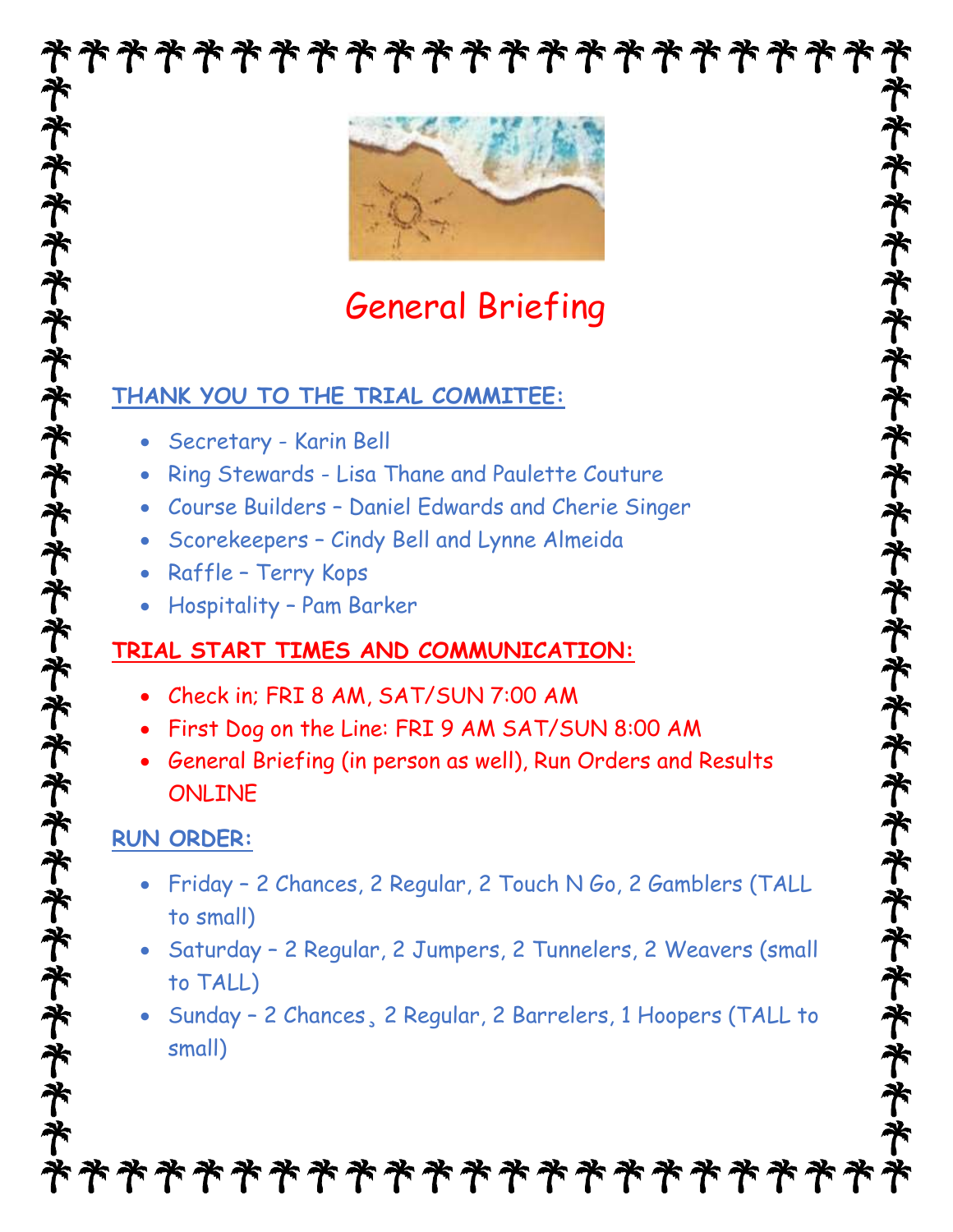# \*\*\*\*\*\*\*\*\*\*\*\*\*\*\*\*\*\*\*\*\* **ネキネネネネネネネネネネネネネネネネネネネネネネネ** そそぞそそそそそそそそそそそそそそそそそそそそ

### IRONWOOD RULES:

- Please read the signage where dogs are allowed.
- Pick up after your dogs.
- Dogs are to be leashed at all times unless in the ring or in a designated off-leash area.

### COVID CONSIDERATIONS:

- We will be following the CDC guidelines for masks and social distancing. If you are fully vaccinated, you do NOT need to wear a mask or socially distance at this trial. We will not ask if you are vaccinated, but we do ask that everyone respect each other's individual decisions on whether to wear a mask and socially distance or not.
- Please attempt to not congregate around the timer/scribe or scorekeepers table.
- Scores, run maps, etc. will be available online.
- There will be an in person briefing for those who would like to join.

### VOLUNTEER WORKERS:

 We know you love to volunteer, and we will need lots of help. Please sign up on the white board outside the ring. Remember it's important that everyone pitch in some – to help the trial keep rolling. You will find "dry erase" markers at the worker sign up area. We will have a worker drawing the end of the weekend for some INCREDIBLE prizes.

F\*\*\*\*\*\*\*\*\*\*\*\*\*\*\*\*\*\*\*\*